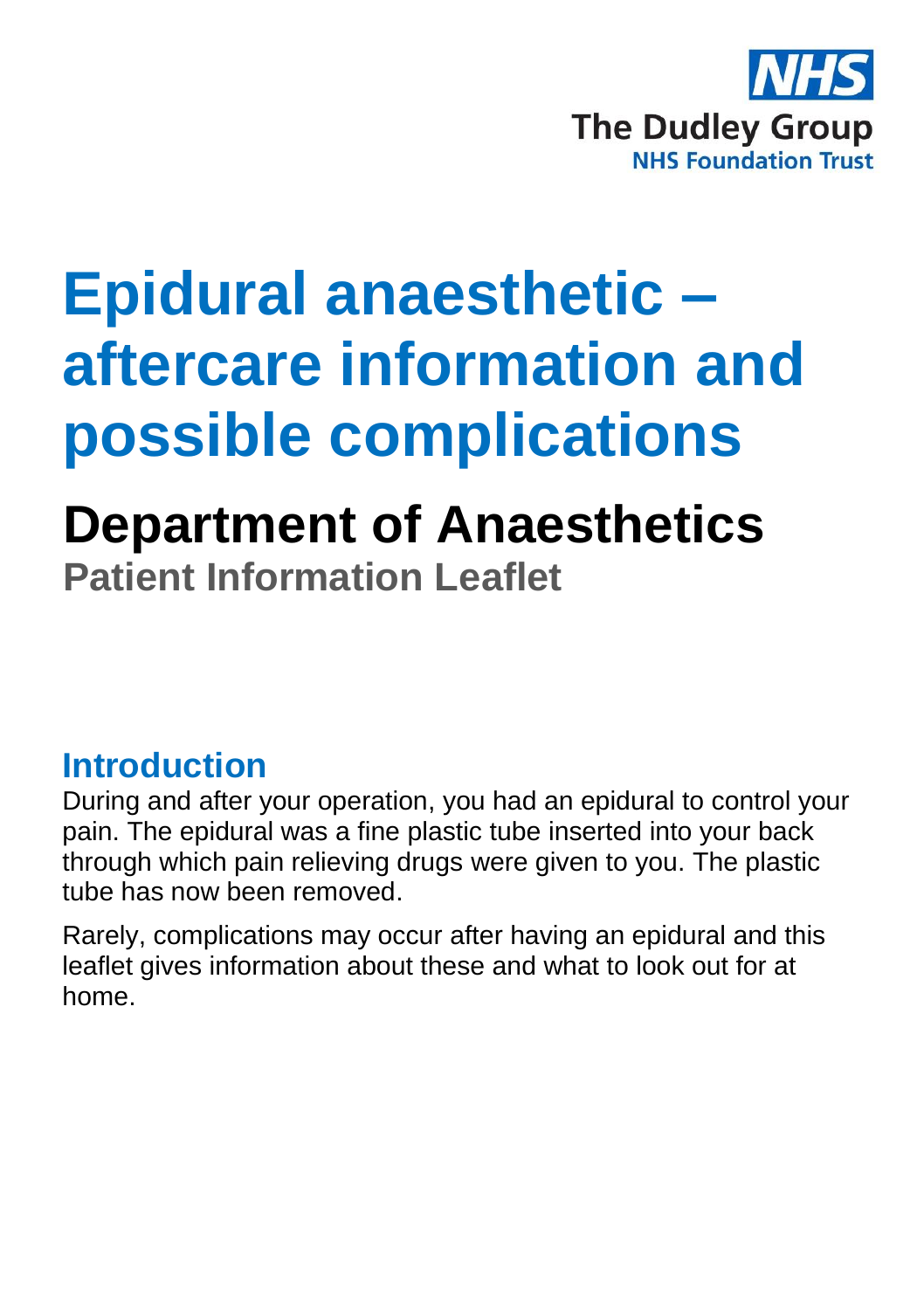# **What complications can occur?**

#### **Infection**

An infection may develop where the epidural was sited. This may occur on the surface of the skin or more deeply, close to the spinal cord and nerves. Infections may develop into an abscess which would need urgent treatment with antibiotics and sometimes surgery.

#### **Bleeding**

Bleeding may cause a collection of blood which is known medically as an epidural haematoma. This may press on the spinal cord and nerves and cause damage. This condition is extremely rare. If it occurs, urgent surgery may be required to release the pressure on the spinal cord and nerves.

#### **Nerve damage**

Permanent nerve damage is a very rare but serious complication of having an epidural. It is usually caused by either infection or bleeding.

# **What should I look out for at home?**

Once you leave hospital, it is important that you are aware of any symptoms suggesting there may be a complication from the epidural. These include:

- Redness, swelling or pus around the epidural insertion site on your back
- Fever
- Neck stiffness
- Changes in feeling and/or strength in your legs
- New severe pain around the epidural insertion site
- Difficulty in passing urine or inability to control bowel movements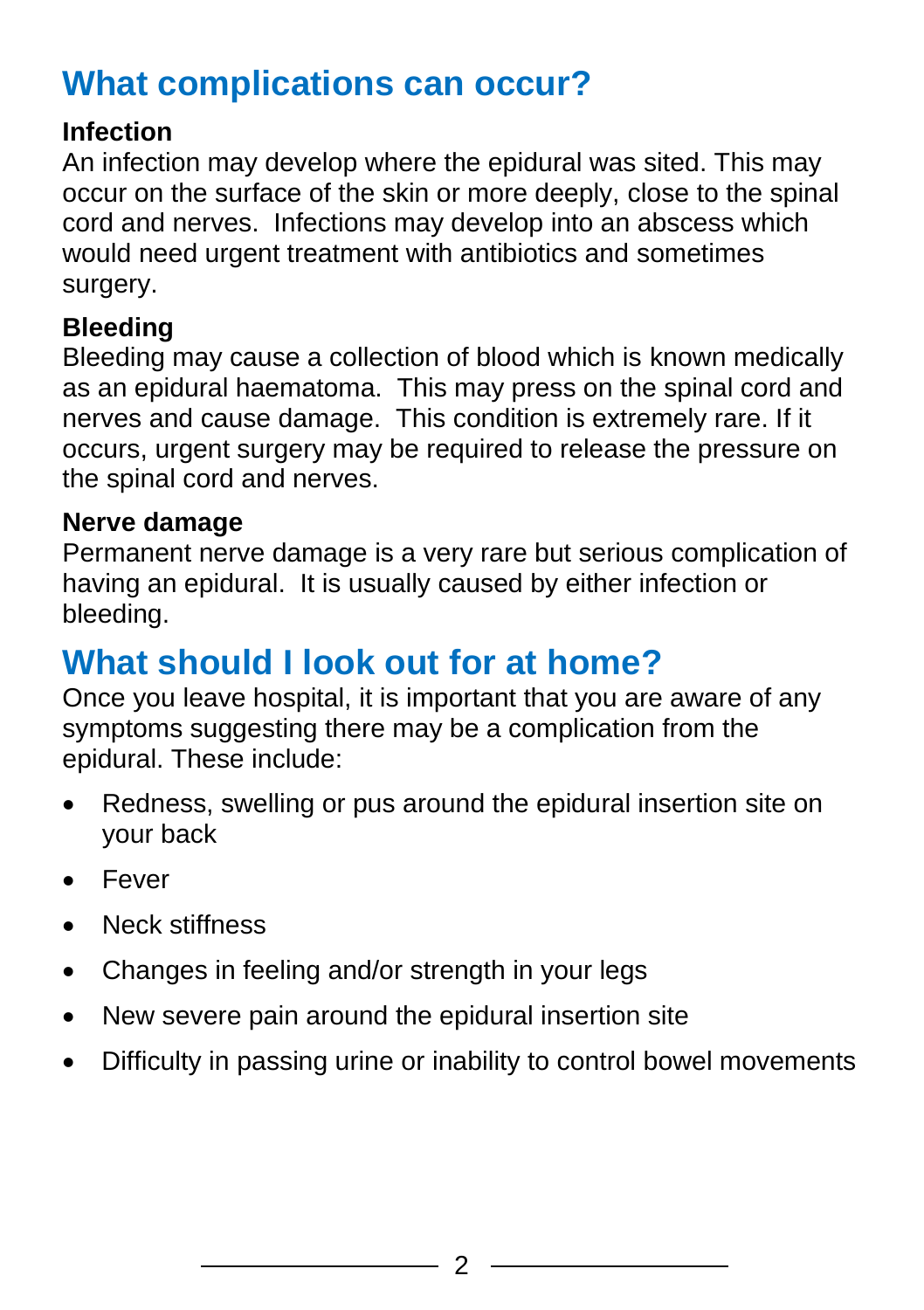Complications from epidurals need to be treated urgently; therefore, if you have any of these symptoms, you must seek medical advice immediately. Go to your nearest Emergency Department and explain that you have had an epidural recently. Take this information leaflet with you.

#### **Headache**

Minor headaches are common after surgery, with or without an epidural. Occasionally, a severe headache occurs after an epidural because the lining of the fluid filled space surrounding the spinal cord has been inadvertently punctured. This is known medically as a dural tap.

This typically occurs between one day and one week after having the epidural. It is usually a severe headache felt at the front or back of your head, which gets worse on sitting or standing. Along with the headache, you may experience neck pain, sickness and a dislike of bright lights. Sometimes this needs to be treated with an injection in your back.

# **Can I find out more?**

You can find further information on the Royal College of Anaesthetists website [www.rcoa.ac.uk](http://www.rcoa.ac.uk/) under information for patients.

If you have any questions, or if there is anything you do not understand about this leaflet, please contact:

Inpatient Pain Team on 01384 456111 ext. 2845

You can also ask for us to be bleeped on 7851 (8am to 4pm, Monday to Friday excluding bank holidays)

Russells Hall Hospital switchboard number: 01384 456111

**This leaflet can be downloaded or printed from:** http://dgft.nhs.uk/services-and-wards/anaesthetics/

If you have any feedback on this patient information leaflet, please email dgft.patient.information@nhs.net